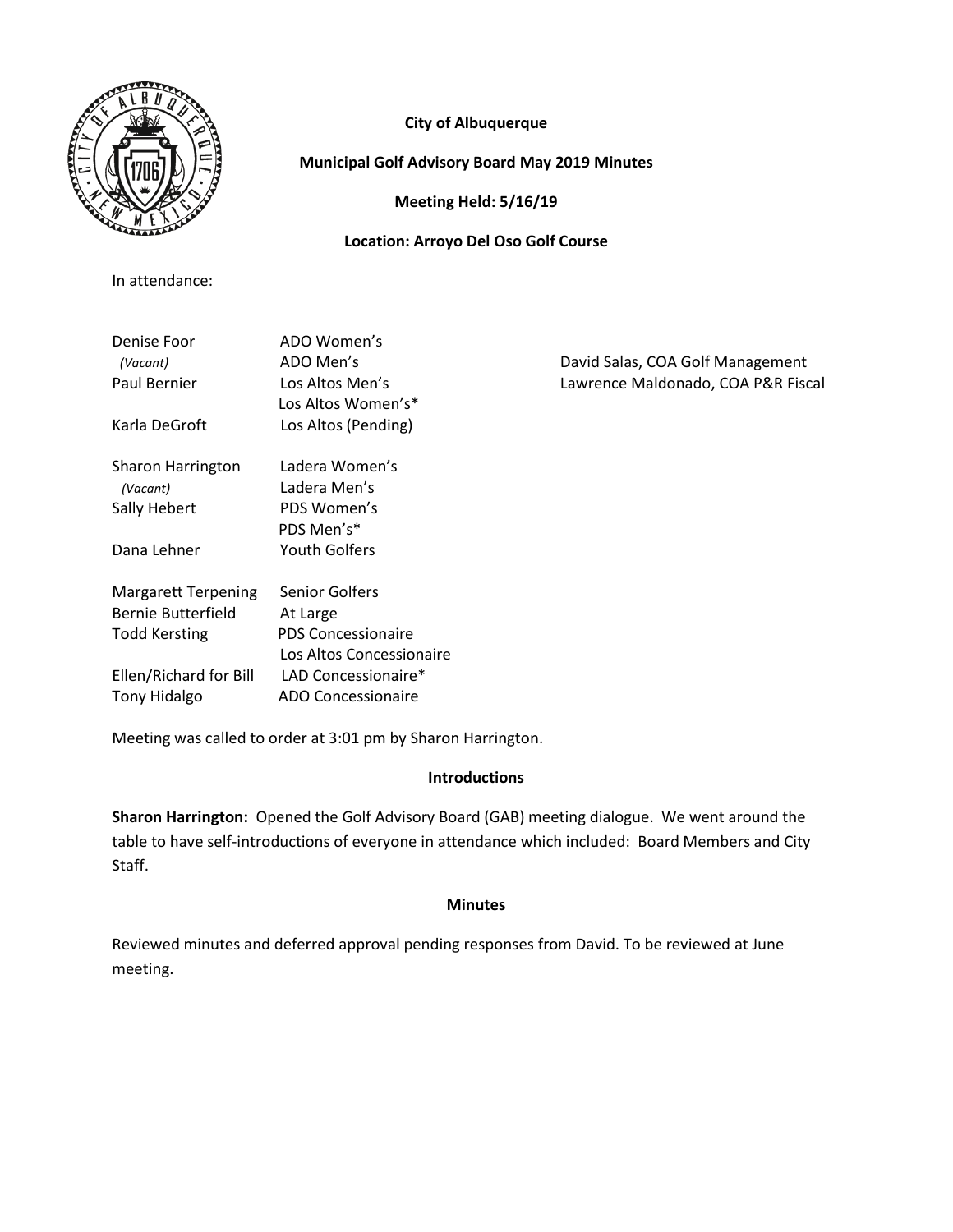#### **Public Comments**

Lawrence Maldonado, Fiscal Officer for Parks and Rec, visited the GAB meeting and provided insight on the budget process as well as the Enterprise Fund and how it works.

### **Golf Management Reports and Updates**

#### **Personnel Updates**

**David Salas:** E-17 position closed, 2 operators at Ladera posted, closes 5/21 and 4 of 7 temps in place at courses

#### **Rounds and Revenue**

**David Salas**: Provided an updated version of rounds and revenue and discussed updated info.

#### **Concessionaire Comments**

**Todd Kersting:** Getting ready for summer and night range is open.

**Ellen:** Course is doing good and getting busier, lots of compliments and snack bar business good.

**Tony Hildalgo: G**etting good comments on the course, John is doing a good job and discussed the new path between Hole 9 to Hole 10, no issues so far.

## **Golf Advisory Board (GAB) Member Comments**

**Dana Lehner:** Commented that there are tournaments going on all over, he disagreed with the Fiscal statement of golf being down and said in-fact, JR Golf is up 75% from this time last year. Dana expressed concern about COA's rounds and revenues and talked about how new rounds can be created using Sun Country resources.

**Bernie Butterfield:** Reported he had good reports from all four courses and Los Altos and ADO are good. Bernie asked about the Red barber poles, David responded it most likely wouldn't occur as it is not consistent with the other courses. Bernie discussed the loose spots of concrete at Puerto del Sol gate, David replied that Parks has looked at it and has provided an estimate to replace.

**Margarett Terpening:** Reported that courses are good, ADO is in excellent condition, Ladera is pretty good and the rough at Puerto is so much better and a lot shorter. Margarett also commented on the clumps of clover on the new turf area at Los Altos #14, David advised the sprayer was down at Los Altos but that they would be borrowing Arroyo's to spray the weeds.

**Sally Hebert:** Reported PDS is looking good and rough is much better now. Sally also spoke about rates and asked about ADO minutes. Sally expressed her concerns about placing large boulders along #14 at Los Altos that may rebound a golf ball.